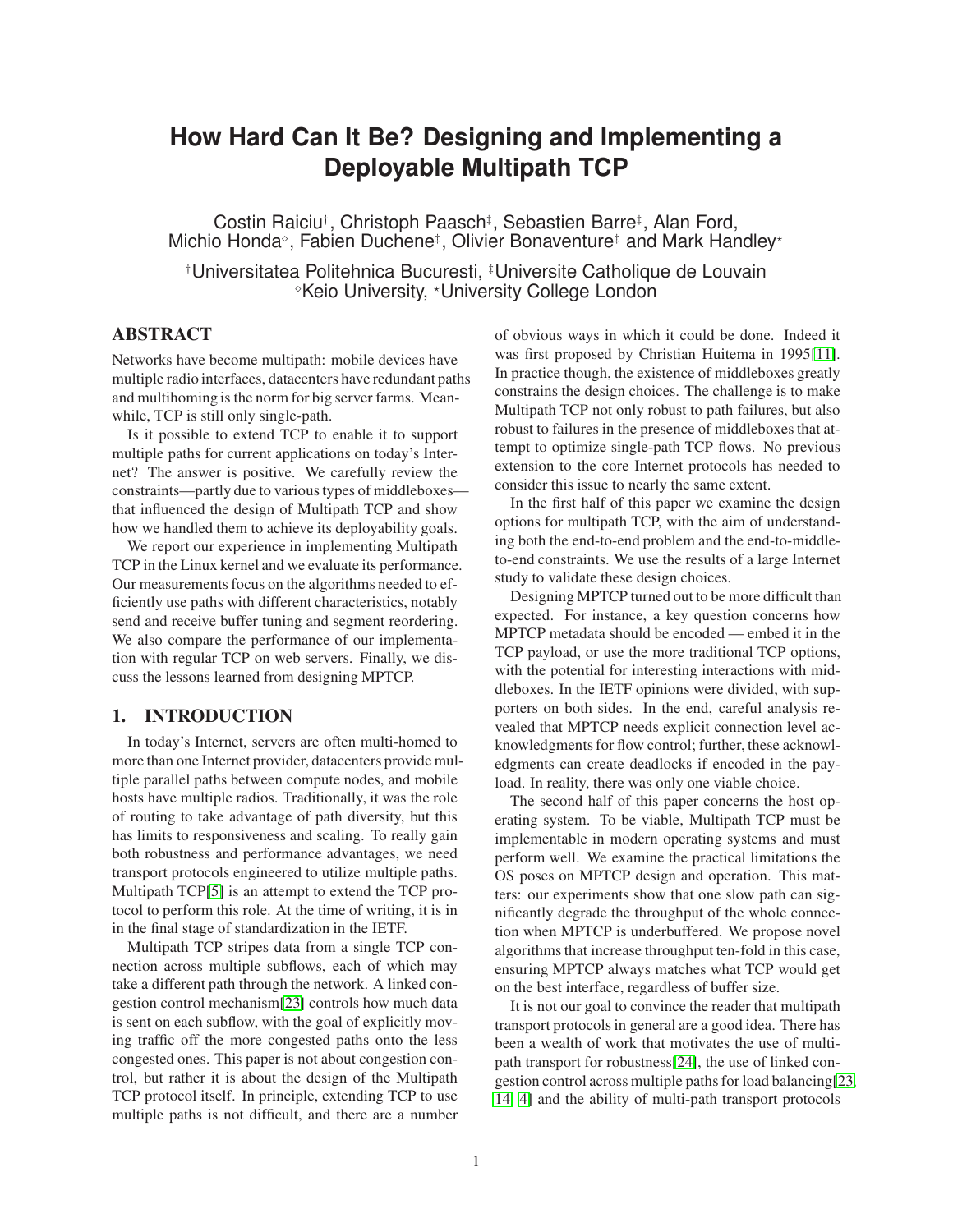to find and utilize unused network capacity in redundant topologies[\[10,](#page-13-6) [19\]](#page-13-7). Rather, the main contribution of this paper is the exploration of the design space for MPTCP confined by the many constraints imposed by TCP's original design, today's networks which embed TCP knowledge, and the need to perform well within the limitations imposed by the operating system.

# **2. GOALS**

As many researchers have lamented, changing the behavior of the core Internet protocols is very difficult [\[7\]](#page-13-8). An idea may have great merit, but without a clear deployment path whereby the cost/benefit tradeoff for early adopters is positive, widespread adoption is unlikely.

We wish to move from a single-path Internet to one where the robustness, performance and load-balancing benefits of multipath transport are available to all applications, the majority of which use TCP for transport. To support such unmodified applications we must work below the sockets API, providing the same service as TCP: byte-oriented, reliable and in-order delivery. In theory we could use different protocols to implement this functionality as long as fallback to TCP is possible when one end does not support multipath. In practice there is no widely deployed signaling mechanism to select between transport protocols, so we have to use options in TCP's SYN exchange to negotiate new functionality.

The goal is for an unmodified application to start (what it believes to be) a TCP connection with the regular API. When both endpoints support MPTCP and multiple paths are available, MPTCP can set up additional subflows and stripe the connection's data across these subflows, sending most data on the least congested paths.

The potential benefits are clear, but there may be costs too. If negotiating MPTCP can cause connections to fail when regular TCP would have succeeded, then deployment is unlikely. The second goal, then, is for MPTCP to work in all scenarios where TCP currently works. If a subflow fails for any reason, the connection must be able to continue as long as another subflow has connectivity.

Third, MPTCP must be able to utilize the network at least as well as regular TCP, but without starving TCP. The congestion control scheme described in [\[23\]](#page-13-1) meets this requirement, but congestion control is not the only factor that can limit throughput.

Finally MPTCP must be implementable in operating systems without using excessive memory or processing. As we will see, this requires careful consideration of both fast-path processing and overload scenarios.

# **3. DESIGN**

The five main mechanisms in TCP are:

• Connection setup handshake and state machine.

- Reliable transmission & acknowledgment of data.
- Congestion control.
- Flow control.
- Connection teardown handshake and state machine.

The simplest possible way to implement Multipath TCP would be to take segments coming out of the regular stack and "stripe" them across the available paths *somehow*[1](#page-1-0) . For this to work well, the sender would need to know which paths perform well and which don't: it would need to measure per path RTTs to quickly and accurately detect losses. To achieve these goals, the sender must remember which segments it sent on each path and use TCP Selective Acknowledgements to learn which segments arrive. Using this information, the sender could drive retransmissions independently on each path and maintain congestion control state.

This simple design has one fatal flaw: on each path, Multipath TCP would appear as a discontinuous TCP bytestream, which will upset many middleboxes (our study shows that a third of paths will break such connections). To achieve robust, high performance multipath operation, we need more substantial changes to TCP, touching all the components listed above. Congestion control has been described elsewhere[\[23\]](#page-13-1) so we will not discuss it further in this paper.

In brief, here is how MPTCP works. MPTCP is negotiated via new TCP options in SYN packets, and the endpoints exchange connection identifiers; these are used later to add new paths—subflows—to an existing connection. Subflows resemble TCP flows on the wire, but they all share a single send and receive buffer at the endpoints. MPTCP uses per subflow sequence numbers to detect losses and drive retransmissions, and connectionlevel sequence numbers to allow reordering at the receiver. Connection-level acknowledgements are used to implement proper flow control. We discuss the rationale behind these design choices below.

## **3.1 Connection setup**

The TCP three-way handshake serves to synchronize state between the client and server<sup>[2](#page-1-1)</sup>. In particular, initial sequence numbers are exchanged and acknowledged, and TCP options carried in the SYN and SYN/ACK packets are used to negotiate optional functionality.

MPTCP must use this initial handshake to negotiate multipath capability. An MP CAPABLE option is sent in the SYN and echoed in the SYN/ACK if the server

<span id="page-1-0"></span><sup>&</sup>lt;sup>1</sup> such *striping* needs additional mechanisms because both destination-based forwarding and network ECMP try hard not to stripe packets belonging to the same TCP connection

<span id="page-1-1"></span><sup>2</sup>The correct terms should be *active opener* and *passive opener*. For conciseness, we use the terms client and server, but we do not imply any additional limitations on TCP usage.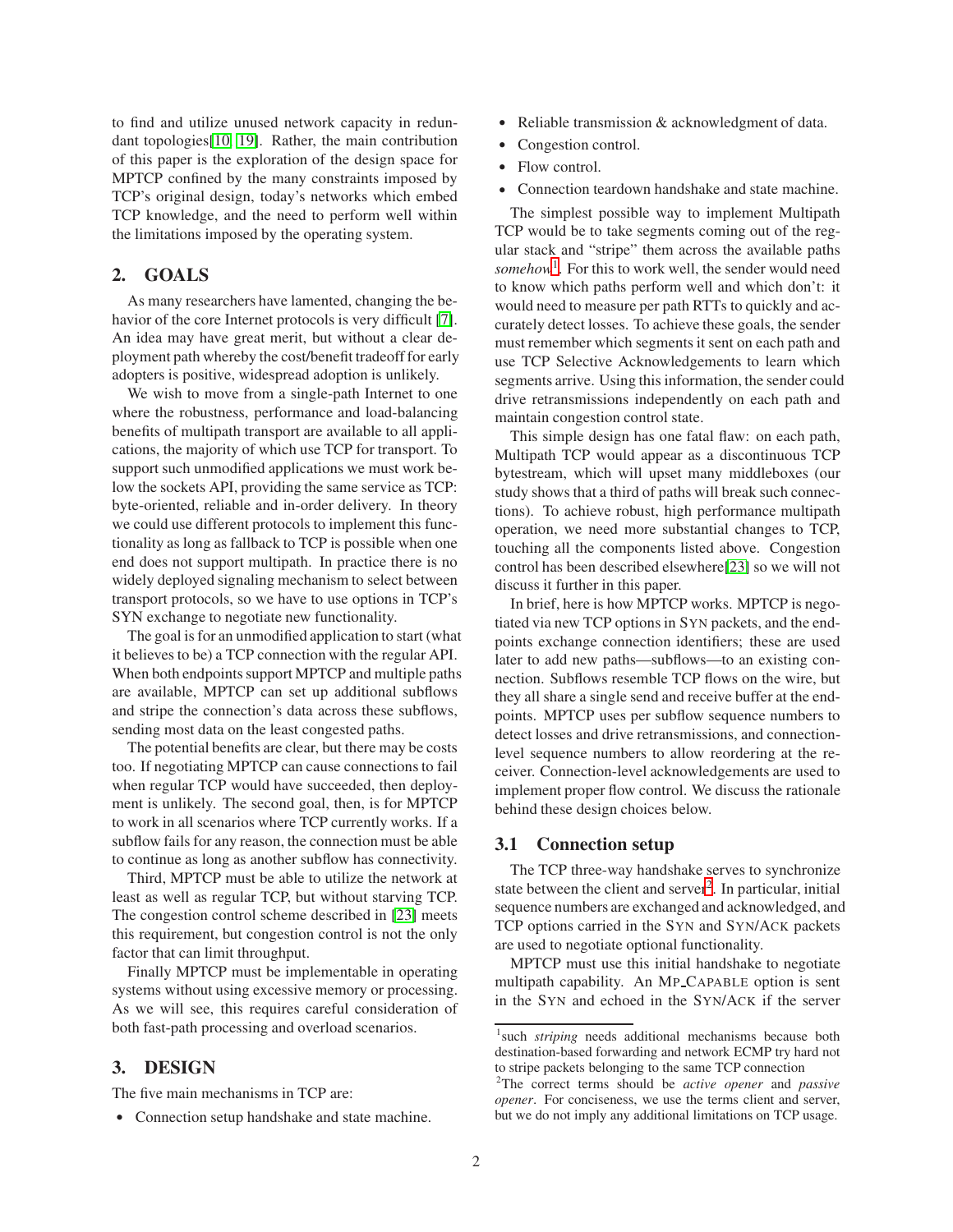understands MPTCP and wishes to enable it. Although this form of extension has been used many times, the Internet has grown a great number of middleboxes in recent years. Does such a handshake still work?

We performed a large study to test this - complete results are available in [\[9\]](#page-13-9). Our code generates specific TCP segments with the aim of testing what really happens on Internet paths. These tests were run from 142 access networks in 24 countries, including a wide mix of cellular providers, WiFi hotspots, home networks, as well as university and corporate networks. Although we cannot claim full coverage, the sample is large enough to provide good evidence for what does and what does not work in today's Internet.

We found that 6% of paths tested remove new options from SYN packets. This rises to 14% for connections to port 80 (HTTP). We did not observe any access networks that actually dropped a SYN with a new option. Most importantly, no path removed options from data packets unless it also removed them from the SYN, so it is possible to test a path using just the SYN exchange.

A separate study[\[3\]](#page-13-10) probed Internet servers to see if new options in SYN packets caused any problems. Of the Alexa top 10,000 sites, 15 did not respond to a SYN packet containing a new option.

From these experiments we conclude that negotiating MPTCP in the initial handshake is feasible, but with some caveats. There is no real problem if a middlebox removes the MP CAPABLE option from the SYN: MPTCP simply falls back to regular TCP behavior. However removing it from the SYN/ACK would cause the client to believe MPTCP is not enabled, whereas the server believes it is. This mismatch would be a problem if data packets were encoded differently with MPTCP. The obvious solution is to require the third packet of the handshake (ACK of SYN/ACK) to carry an option indicating that MPTCP was enabled. However this packet may be lost, so MPTCP must require all subsequent data packets to also carry the option until one of them has been acked. If the first non-SYN packet received by the server does not contain an MPTCP option, the server must assume the path is not MPTCP-capable, and drop back to regular TCP behavior.

Finally, if a SYN needs to be retransmitted, it would be a good idea to follow the retransmitted SYN with one that omits the MP CAPABLE option.

It should be clear from this brief discussion of what should be the simplest part of MPTCP that anyone designing extensions to TCP must no longer think of the mechanisms as concerning only two parties. Rather, the negotiation is two-way *with mediation*, where the packets that arrive are not necessarily those that were sent. This requires a more defensive approach to protocol design than has traditionally been the case.

### <span id="page-2-0"></span>**3.2 Adding subflows**

Once two endpoints have negotiated MPTCP, they can open additional subflows. In an ideal world there would be no need to send new SYN packets before sending data on a new subflow - all that would be needed is a way to identify the connection that packets belong to. The strawman design simply sent TCP segments along different paths, and the endpoints used the 5-tuple to identify the proper connection. In practice though, we see that NATs and Firewalls rarely pass data packets that were not preceded by a SYN.

Adding a subflow raises two problems. First, the new subflow needs to be associated with an existing MPTCP flow. The classical five-tuple cannot be used as a connection identifier, as it does not survive NATs. Second, MPTCP must be robust to an attacker that attempts to add his own subflow to an existing MPTCP connection.

When the first MPTCP subflow is established, the client and the server insert 64-bit random keys in the MP CAPABLE option. These will be used to verify the authenticity of new subflows.

To open a new subflow, MPTCP performs a new SYN exchange using the additional addresses or ports it wishes to use. Another TCP option, MP JOIN is added to the SYN and SYN/ACKs. This option carries a MAC of the keys from the original subflow; this prevents blind spoofing of MP JOIN packets from an adversary who wishes to hijack an existing connection. MP JOIN also contains a connection identifier derived as a hash of the recipient's key [\[5\]](#page-13-0); this is used to match the new subflow to an existing connection.

If the client is multi-homed, then it can easily initiate new subflows from any additional IP addresses it owns. However, if only the server is multi-homed, the wide prevalence of NATs makes it unlikely that a new SYN it sends will be received by a client. The solution is for the MPTCP server to inform the client that the server has an additional address by sending an ADD ADDR option on a segment on one of the existing subflows.

The client may then initiate a new subflow. This asymmetry is not inherent - there is no protocol design limitation that means the client cannot send ADD ADDR or the server cannot send a SYN for a new subflow. But the Internet itself is so frequently asymmetric that we need two distinct ways, one implicit and one explicit, to indicate the existence of additional addresses.

### **3.3 Reliable multipath delivery**

In a world without middleboxes, MPTCP could simply stripe data across the multiple subflows, with the sequence numbers in the TCP headers indicating the sequence number of the data in the connection in the normal TCP way. Our measurements show that this is infeasible in today's Internet: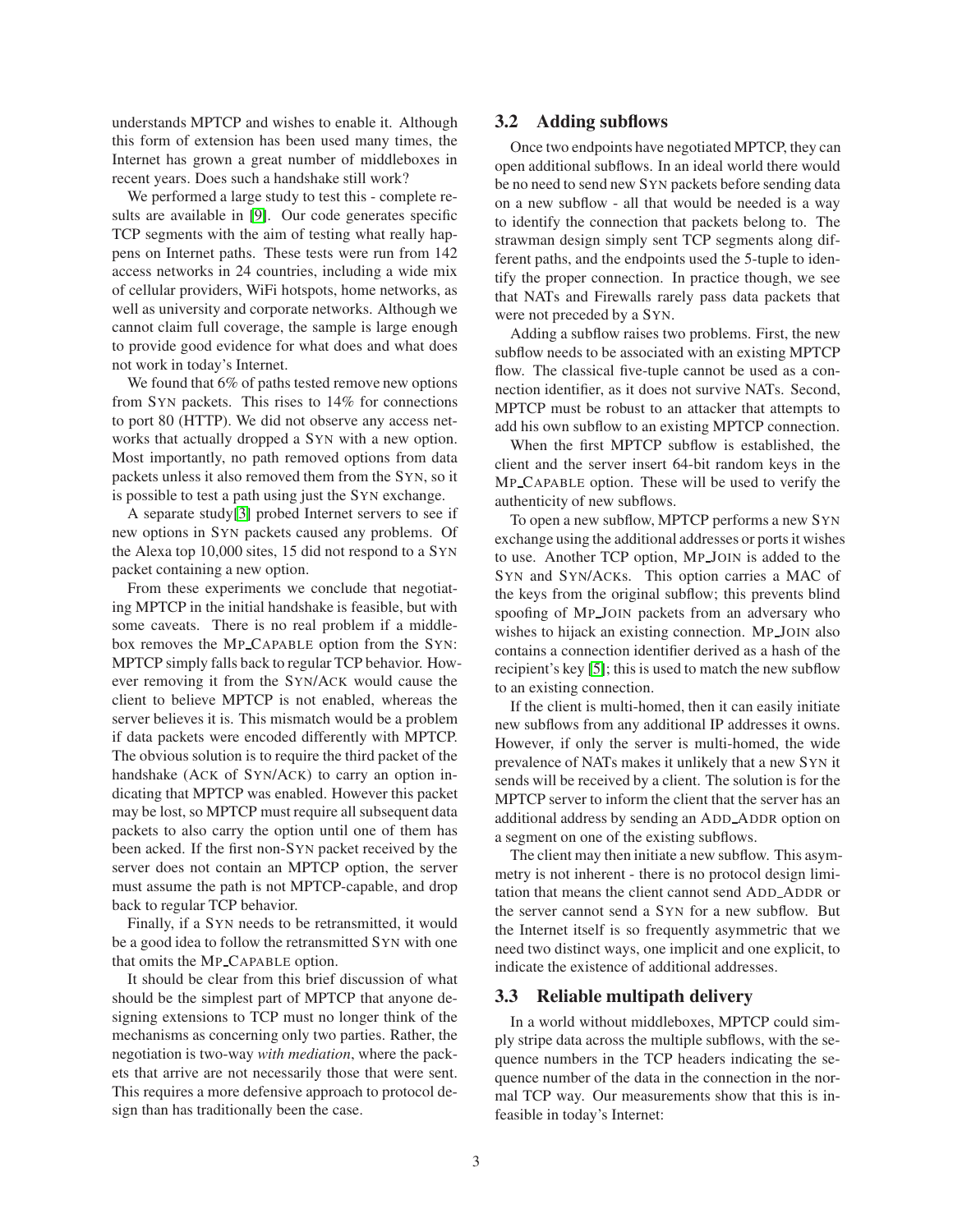- We observed that 10% of access networks rewrite TCP initial sequence numbers (18% on port 80). Some of this re-writing is by proxies that remove new options; a new subflow will fail on these paths. But many that rewrite do pass new options - these appear to be firewalls that attempt to increase TCP initial sequence number randomization. As a result, MPTCP cannot assume the sequence number space on a new subflow is the same as that on the original subflow.
- Striping sequence numbers across two paths leaves gaps in the sequence space seen on any single path. We found that 5% of paths (11% on port 80) do not pass on data after a hole - most of these seem to be proxies that block new options on SYNs and so don't present a problem as MPTCP is never enabled on these paths. But a few do not appear to be proxies, and so would stall MPTCP. Perhaps worse, 26% of paths (33% on port 80) do not correctly pass on an ACK for data the middlebox has not observed - either the ACK is dropped or it is "corrected".

Given the nature of today's Internet, it appears extremely unwise to stripe a single TCP sequence space across more than one path. The only viable solution is to use a separate contiguous sequence space for each MPTCP subflow. For this to work, we must also send information mapping bytes from each subflow into the overall data sequence space, as sent by the application. We shall return to the question of how to encode such mappings after first discussing flow control and acknowledgments, as the three are intimately related.

### *3.3.1 Flow control*

TCP's receive window indicates the number of bytes beyond the sequence number from the acknowledgment field that the receiver can buffer. The sender is not permitted to send more than this amount of additional data.

Multipath TCP also needs to implement flow control, although packets now arrive over multiple subflows. If we inherit TCP's interpretation of receive window, this would imply an MPTCP receiver maintains a pool of buffering per subflow, with receive window indicating per-subflow buffer occupancy. Unfortunately such an interpretation can lead to a deadlock scenario:

- 1. The next packet that needs to be passed to the application was sent on subflow 1, but was lost.
- 2. In the meantime subflow 2 continues delivering data, and fills its receive window.
- 3. Subflow 1 fails silently.
- 4. The missing data needs to be re-sent on subflow 2, but there is no space left in the receive window, resulting in a deadlock.

The receiver could solve this problem by re-allocating subflow 1's unused buffer to subflow 2, but it can only

do this by rescinding the advertised window on subflow 1. Besides, the receiver does not know which subflow the next packet will be sent on. The situation is made even worse because a TCP proxy[3](#page-3-0) on the path may hold data for subflow 2, so even if the receiver opens its window, there is no guarantee that the first data to arrive is the retransmitted missing packet.

The correct solution is to generalize TCP's receive window semantics to MPTCP. For each connection a single receive buffer pool should be shared between all subflows. The receive window then indicates the maximum *data* sequence number that can be sent rather than the maximum subflow sequence number. As a packet resent on a different subflow always occupies the same data sequence space, no such deadlock can occur.

The problem for an MPTCP sender is that to calculate the highest data sequence number that can be sent, the receive window needs to be added to the highest data sequence number acknowledged. However the ACK field in the TCP header of an MPTCP subflow must, by necessity, indicate only *subflow* sequence numbers. Does MPTCP need to add an extra *data acknowledgment* field for the receive window to be interpreted correctly?

#### *3.3.2 Acknowledgments*

To correctly deduce a cumulative data acknowledgment from the subflow ACK fields, an MPTCP sender might keep a scoreboard of which data sequence numbers were sent on each subflow. However, the inferred value of the cumulative data ACK does not step in precisely the same way that an explicit cumulative data ACK would. Consider the sequence shown in Fig.  $1(a)^4$  $1(a)^4$ :

- 1. Data sequence no. 1 is sent on subflow 1 with subflow sequence number 1001.
- 2. Receiver sends ACK for 1001 on subflow 1.
- 3. Data sequence no. 2 is sent on subflow 2 with subflow sequence number 2001.
- 4. Receiver sends ACK for 2001 on subflow 2.
- 5. ACK for 2001 arrives (the RTT on subflow 2 is shorter). 6. ACK for 1001 arrives at sender.

The receiver expected the ACK for 1001 to be an implicit data ACK for 1, and the ACK for 2001 to be an implicit ACK for 2. However, as the ACK for 2001 does not implicitly acknowledge both 1 and 2, the sender's inferred data ACK is still 0 after step 5. Only after step 6 does the inferred data ACK become 2.

This sort of reordering is inevitable with multipath given the different RTTs of the different paths, and it would not by itself be a problem, except that the receiver needs to code the receive window field relative to the implicit data ACK. Suppose the receive buffer were only

<span id="page-3-1"></span><span id="page-3-0"></span><sup>&</sup>lt;sup>3</sup>Most will prevent MPTCP being negotiated, but a few do not. <sup>4</sup>The example uses packet sequence numbers for clarity, but MPTCP actually uses byte sequence numbers just like TCP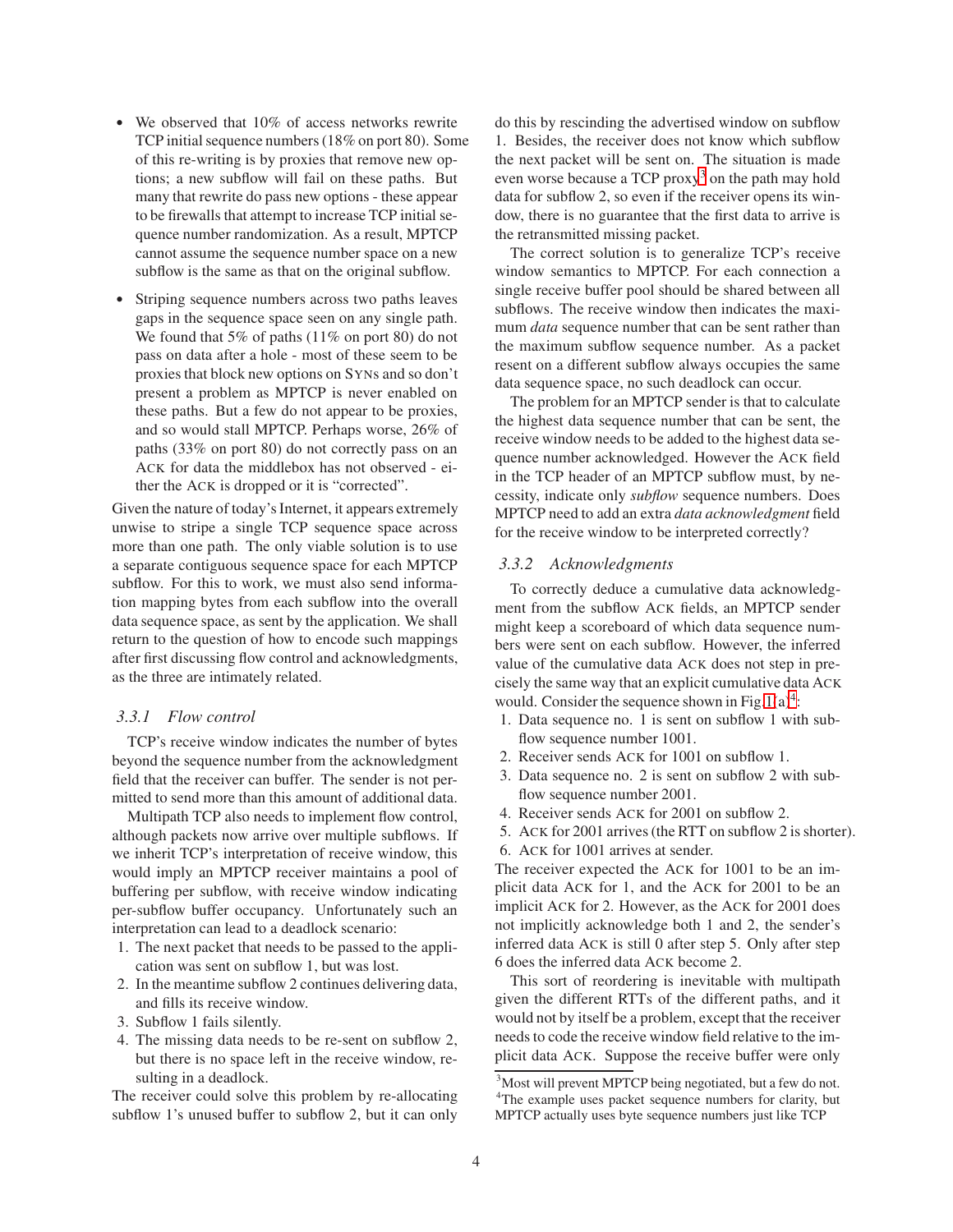

<span id="page-4-0"></span>**Figure 1: Problems with inferring the cumulative data ACK from subflow ACK**

two packets, and the application is slow to read. In the ACK for 1001, the receiver closes the receive window to one packet. In the ACK for 2001 the receiver closes the receive window completely, as there is no space remaining. When the ACK for 1001 is finally received, the inferred cumulative data ACK is now 2; the sender adds the receive window of one to this, and concludes incorrectly that the receiver has sufficient buffer space for one more packet. Fig. [1\(](#page-4-0)b) shows a similar situation where reordering causes sending opportunities to be missed.

To avoid such scenarios MPTCP must carry an explicit data acknowledgment field, which gives the left edge of the receive window.

# *3.3.3 Encoding*

We have seen that in the forward path we need to encode a mapping of subflow bytes into the data sequence space, and in the reverse path we need to encode cumulative data acknowledgments. There are two viable choices for encoding this additional data:

- Send the additional data in TCP options.
- Carry the additional data within the TCP payload, using a chunked or escaped encoding to separate control data from payload data.

For the forward path we have not found any compelling arguments either way, but the reverse path is a different matter. Consider a hypothetical encoding that divides the payload into chunks where each chunk has a TLV header. A data acknowledgment can then be embedded into the payload using its own chunk type. Under most circumstances this works fine. However, unlike TCP's pure ACK, anything embedded in the payload must be treated as data. In particular:

- It must be subject to flow control because the receiver must buffer data to decode the TLV encoding.
- If lost, it must be retransmitted consistently, so that middleboxes can track sequence state correctly<sup>[5](#page-4-1)</sup>



<span id="page-4-2"></span>**Figure 2: Flow Control on the path from C to S inadvertently stops the data flow from S to C**

• If packets before it are lost, it might be necessary to wait for retransmissions before the data can be parsed - causing head-of-line blocking.

Flow control presents the most obvious problem for the chunked payload encoding. Figure [2](#page-4-2) provides an example. Client C is pipelining requests to server S; meanwhile S's app is busy sending the large response to the first request so it isn't yet ready to read the subsequent requests. At this point, S's receive buffer fills up.

S sends segment 10, C receives it and wants to send the DATA ACK, but cannot: flow control imposed by S's receive window stops him. Because no DATA ACKs are received from C, S cannot free his send buffer, so this fills up and blocks the sending application on S. S's application will only read when it has finished sending data to C, but it cannot do so because its send buffer is full. The send buffer can only empty when S receives the DATA ACK from C, but C cannot send this until S's application reads. This is a classic deadlock cycle.

As no DATA ACK is received, S will eventually time out the data it sent to C and will retransmit it; after many retransmits the whole connection will time out.

It has been suggested that this can be avoided if DATA ACKs are simply excluded from flow control. Unfortunately any middlebox that buffers data can foil this; it is

<span id="page-4-1"></span><sup>&</sup>lt;sup>5</sup>In our observations, the usual TCP proxies re-asserted the

original content when sent a "retransmission" with different data. We also found one path that did this without exhibiting any other proxy behavior - this is symptomatic of a traffic normalizer[\[8\]](#page-13-11) - and one on port 80 that reset the connection.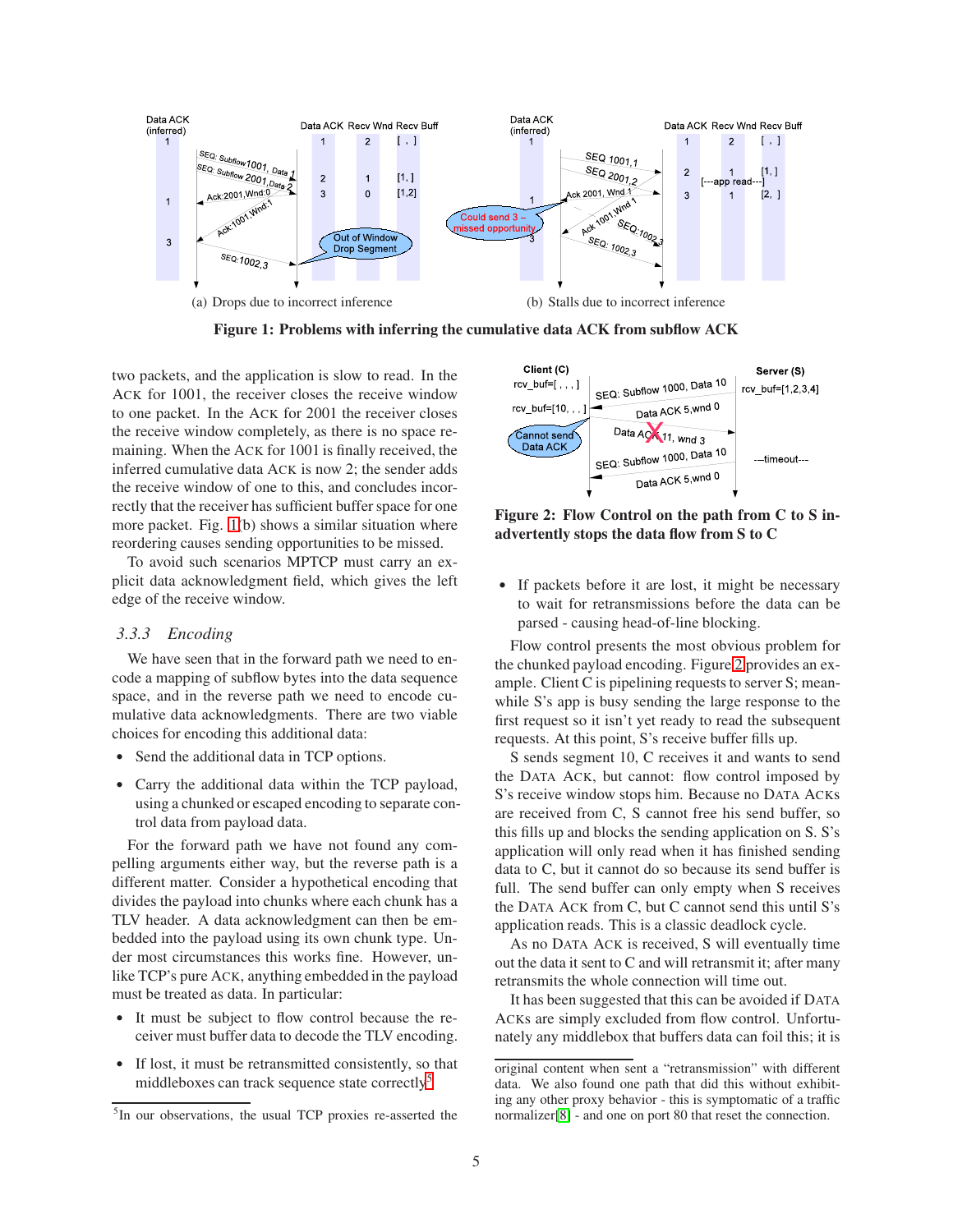unaware the DATA ACK is special because it looks just like any other TCP payload.

When the return path is lossy, decoding DATA ACKs will be delayed until retransmissions arrive - this will effectively trigger flow control on the forward path, reducing performance. In effect, this would break MPTCP's goal of doing "no worse" than TCP on the best path.

Our conclusion is that DATA ACKs cannot be safely encoded in the payload. The only real alternative is to encode them in TCP options which (on a pure ACK packet) are not subject to flow control.

### *3.3.4 Data sequence mappings*

If MPTCP must use options to encode DATA ACKs, it is simplest to also encode the mapping from subflow sequence numbers to data sequence numbers in a TCP option. This is the *data sequence mapping* or DSM.

At first we thought that the DSM option simply needed to carry the data sequence number corresponding to the start of the MPTCP segment. Unfortunately middleboxes and "smart" NICs make this far from simple.

Middleboxes that resegment data would cause a problem. [6](#page-5-0) TCP Segmentation Offload (TSO) hardware in the NIC also resegments data and is commonly used to improve performance. The basic idea is that the OS sends large segments and the NIC resegments them to match the receiver's MSS. What does TSO do with TCP options? We tested 12 NICs supporting TSO from four different vendors. All of them copy a TCP option sent by the OS on a large segment into all the split segments.

If MPTCP's DSM option only listed the data sequence number, TSO would copy the same DSM to more than one segment, breaking the mapping. Instead the DSM option must say precisely which subflow bytes map to which data sequence numbers. But this is further complicated by middleboxes that rewrite sequence numbers; these are commonplace — 10% of paths. Instead, the DSM option must map the offset from the subflow's initial sequence number to the data sequence number, as the offset is unaffected by sequence number rewriting. The option must also contain the length of the mapping. This is robust - as long as the option is received, it does not greatly matter which packet carries it, so duplicate mappings caused by TSO are not a problem.

#### *3.3.5 Send buffer management*

The sender will free segments from the connectionlevel send queue only when they are acknowledged by a DATA ACK. Even if a segment is ACKed at the subflow level, its data is kept in memory until we receive a DATA ACK. If a DATA ACK does not arrive, a timer fires and the sender retransmits that data. This allows the receiver to ACK all segments correctly received at the subflow level, which in turn allows the sender to correctly infer path properties. This separation of functionality also allows the receiver to drop data that is in-window at the subflow level but out-of-window at the connection level.

Further, if a middlebox coalesces packets, TCP's limited option space means it can only keep one of the data sequence mapping options on the coalesced segment. The receiver will get a bigger segment where some of the bytes have no mapping. The packet will be acknowledged at the subflow-level, and only the bytes with the mapping will be acknowledged at the data level. This causes the sender to retransmit the missing bytes, allowing the MPTCP connection to make progress.

#### *3.3.6 Content-modifying middleboxes*

Many NAT devices include application-level gateway functionality for protocols such as FTP: IP addresses and ports in the FTP control channel are re-written to correct for the address changes imposed by the NAT.

Multipath TCP and such content-modifying middleboxes have the potential to interact badly. In particular, due to FTP's ASCII encoding, re-writing an IP address in the payload can necessitate changing the length of the payload. Subsequent sequence and ACK numbers are then fixed up by the middlebox so they are consistent from the point of view of the end systems.

Such length changes break the DSM option mapping - subflow bytes can be mapped to the wrong place in the data stream. They also break every other mapping mechanism we considered, including chunked payloads. There is no easy way to handle such middleboxes.

After much debate, we concluded that MPTCP must include a checksum in the DSM mapping so such content changes can be detected. MPTCP rejects a modified segment and triggers a fallback process: if any other subflows exists, MPTCP terminates the subflow on which the modification occurred; if no other subflow exists, MPTCP drops back to regular TCP behavior for the remainder of the connection, allowing the middlebox to perform rewriting as it wishes.

Calculating a checksum over the data is comparatively expensive, and we did not wish to slow down MPTCP just to catch such rare corner cases. MPTCP therefore uses the same 16-bit ones complement checksum used in the TCP header. This allows the checksum over the payload to be calculated only once. The payload checksum is added to a checksum of an MPTCP pseudo header covering the DSM mapping values and then inserted into the DSM option. The same payload checksum is added to the checksum of the TCP pseudo-header and then used in the TCP checksum field.

With this mechanism a software implementation incurs little additional cost from calculating the MPTCP

<span id="page-5-0"></span><sup>6</sup>We did not observe any that would both permit MPTCP and resegment, though.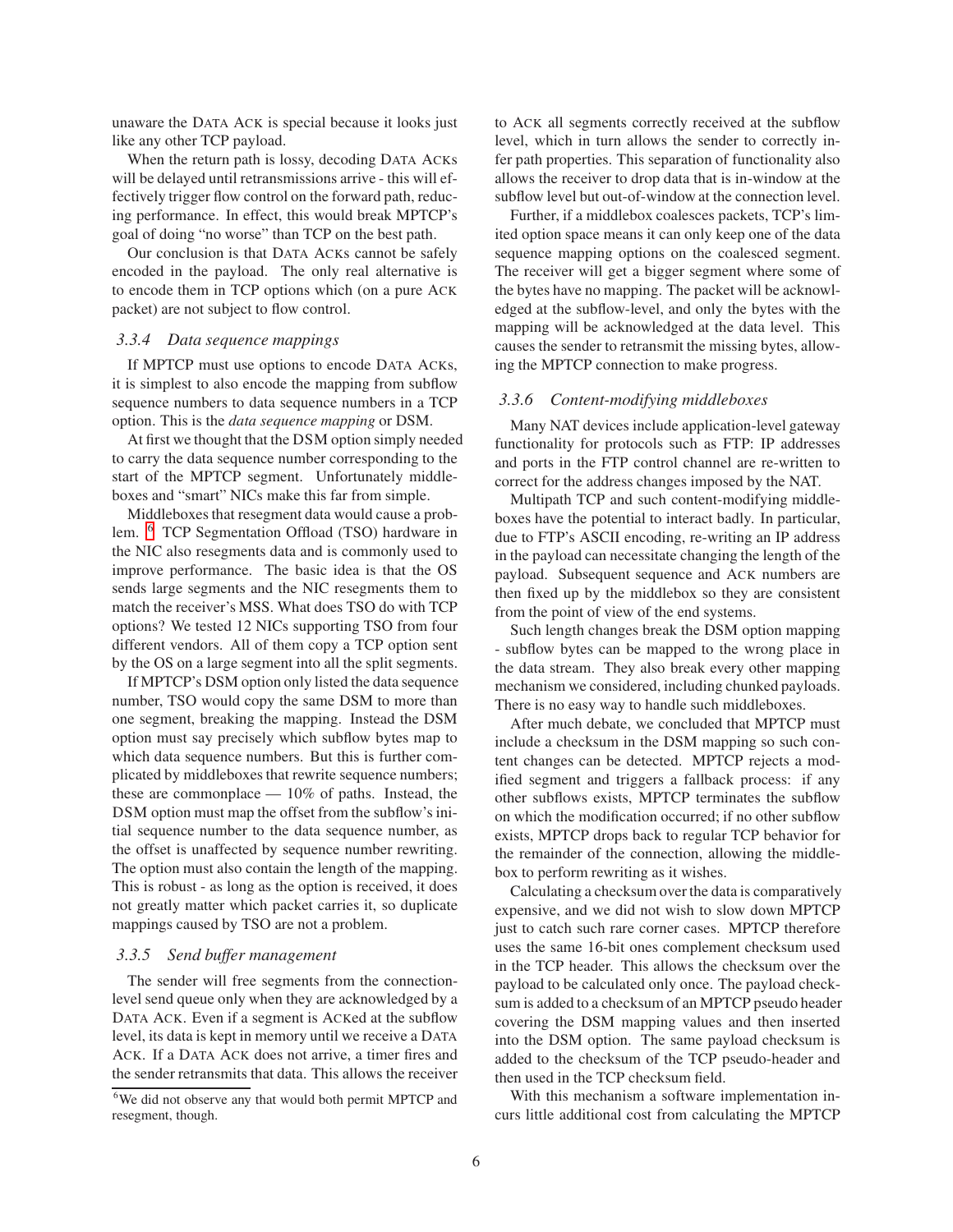checksum. Unfortunately, modern NICs frequently perform checksum offload. If the TCP stack uses the NIC to calculate checksums, with MPTCP it will still need to calculate the MPTCP checksum in software, negating the benefits of checksum offload. There is little we can do about this, other than to note that future NICs will likely perform MPTCP checksum offload too, if MPTCP is widely deployed. In the meantime, MPTCP allows checksums to be disabled for high performance environments such as data-centers where there is no chance of encountering such an application-level gateway.

The fallback-to-TCP process, triggered by a checksum failure, can also be triggered in other circumstances. For example, if a routing change moves an MPTCP subflow to a path where a middlebox removes DSM options, this also triggers the fallback procedure.

# **3.4 Connection and subflow teardown**

TCP has two ways to indicate connection shutdown: FIN for normal shutdown and RST for errors such as when one end no longer has state. With MPTCP, we need to distinguish subflow teardown from connection teardown. With RST, the choice is clear: it must only terminate the subflow, or an error on a single subflow would cause the whole connection to fail.

Normal shutdown is slightly more subtle. TCP FINs occupy sequence space; the FIN/FIN-ACK/ACK handshake and the cumulative nature of TCP's acknowledgments ensure that not only all data has been received, but also both endpoints know the connection is closed and know who needs to hold TIMEWAIT state.

How then should a FIN on an MPTCP subflow be interpreted? Does it mean that the sending host has no more data to send, or only that no more data will be sent on this subflow? Another way to phrase this is to ask whether a FIN on a subflow occupies data sequence space, or just subflow sequence space?

Consider first what would happen if a FIN occupied data sequence space. This could be achieved by extending the length of the DSM mapping in a packet to cover the FIN. Mapping the FIN into the data sequence space in this way tells the receiver what the data sequence number of the last byte of the connection is, and hence whether any more data is expected from other subflows.

Suppose that some data had been transmitted on subflow A just before the last data and FIN were sent on subflow B. If the receiver is really unlucky, subflow A may fail (perhaps due to mobility) before the last data arrives. When the sender times out this data, it will wish to re-send it on subflow B, but it has already sent a FIN on this subflow. Sending data after the FIN is sure to confuse middleboxes and firewalls that tore down state when they observed the FIN. This problem might be avoided by delaying sending the FIN until all outstanding data has been DATA ACKed, but this adds an unnecessary RTT to all connections during which the receiving application doesn't know if more data will arrive.

Much simpler is for a FIN to have the more limited "no more data on this subflow" semantics, and this is what MPTCP does. An explicit DATA FIN, carried in a TCP option, indicates the end of the data sequence space and can be sent immediately when the application closes the socket. To be safe, either the sender waits for the DATA ACK of the DATA FIN before sending a FIN on each subflow, or it sends DATA FIN on all subflows together with a FIN.

MPTCP's FIN semantics also allow subflows to be closed cleanly while allowing the connection to continue on other subflows. Finally, to support mobility, MPTCP provides a REMOVE ADDR message, allowing one subflow to indicate that other subflows using the specified address are closed. This is necessary to cleanly cope with mobility when a host loses the ability to send from an address and so cannot send a subflow FIN.

# **4. IMPLEMENTATION ISSUES**

To validate the design of MPTCP and understand its impact on real applications, we added full support for MPTCP to version 2.6.38 of the Linux kernel. This is a major modification to TCP: our patch to the Linux kernel, available from http://mptcp.info.ucl.ac.be, is about 10,400 lines of code . The software architecture is described in detail in [\[1\]](#page-13-12). To our knowledge, this is the first full kernel implementation of MPTCP.

We will focus on three of the more recent important improvements to the MPTCP implementation. We first briefly describe the algorithms that have been included in our MPTCP implementation to deal with middleboxes. Then we explain how to reduce the MPTCP memory usage. Finally we show how an MPTCP receiver is able to handle out-of-order data efficiently.

## **4.1 Supporting middleboxes**

As we have seen, middleboxes constrain the design of MPTCP in many ways. To verify whether our design and its implementation are robust to middleboxes, we implemented Click elements [\[15\]](#page-13-13) that model the various operations performed by middleboxes, namely:

- 
- NAT Segment splitting
- Sequence number rewriting Segment coalescing
- Removing TCP options Pro-active acking
- Payload modification

The simplest middleboxes are NATs and those that rewrite sequence numbers: beyond implementing the basic MPTCP design, no special code is required to support them. Middleboxes may also remove TCP options. If a middlebox removes the MP CAPABLE option from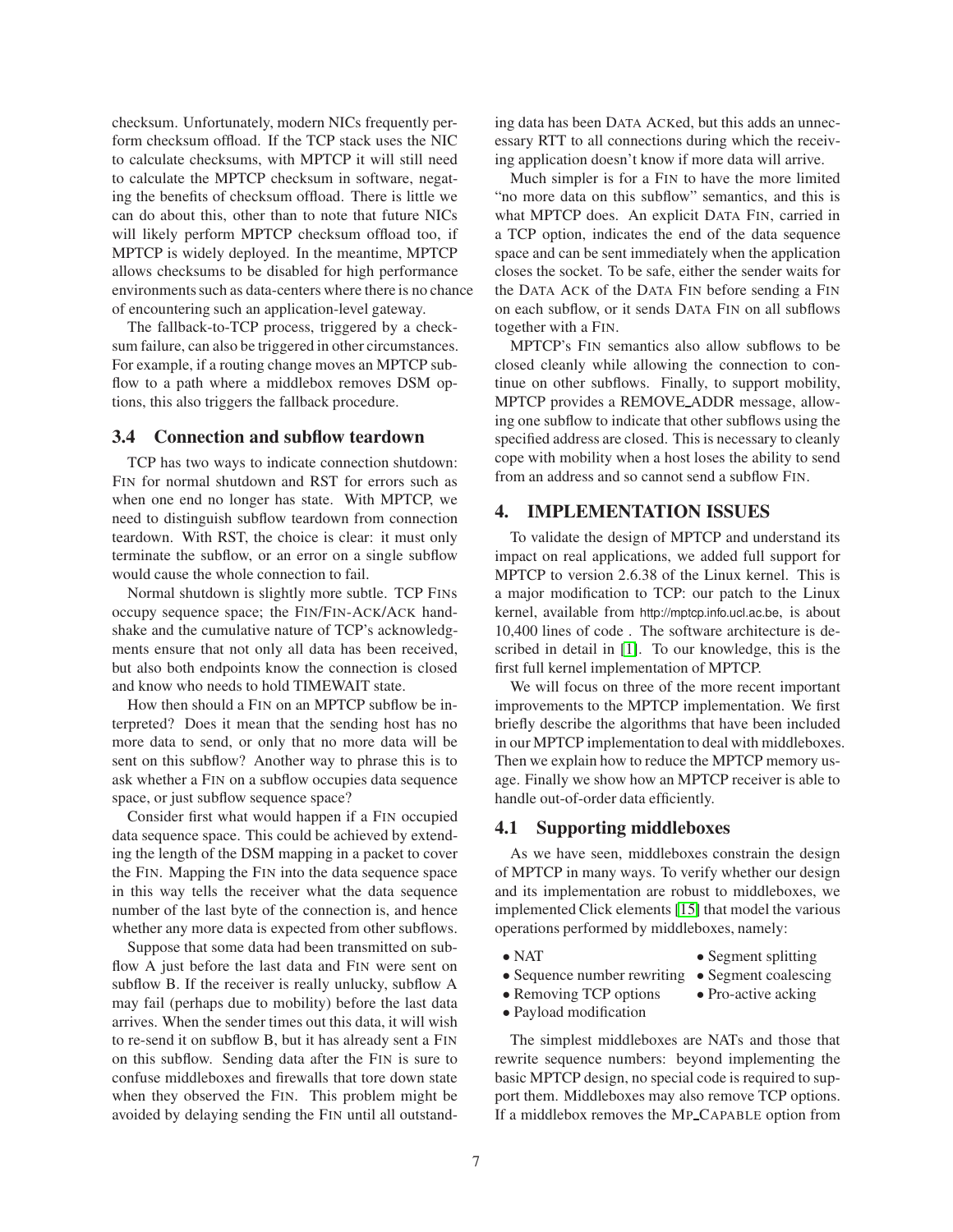

<span id="page-7-0"></span>**Figure 3: Impact of enabling or disabling DSM checksums in 10G environments.**

the SYN or SYN/ACK, MPTCP is not used for the connection. If a middlebox removes the MPTCP option from non-SYN segments, our implementation falls back to regular TCP and continues the data transfer.

We also considered the impact of middleboxes that split or coalesce segments. NICs that support TCP Segmentation Offload (TSO) are an example of the former and traffic normalizers [\[8\]](#page-13-11) are an example of the latter. Our implementation supports both. However, coalescing middleboxes cause a performance degration due to the loss of data sequence mappings that force the sender to retransmit data. In reality though, we have not observed any middleboxes that coalesce segments with unknown options.

Application-level gateways[\[22\]](#page-13-14) are the most difficult middleboxes to support; they modify the payload and adjust TCP sequence numbers to compensate. MPTCP uses the DSM checksum to detect these. If we detect a DSM-checksum failure on only one subflow, that subflow is reset and the transfer continues on another subflow. If the middlebox affects all subflows, our implementation falls back to regular TCP.

Unfortunately, calculating checksums may affect performance. To evaluate this impact, we used Xeon class servers attached to 10 Gbps Ethernet interfaces. Figure [3](#page-7-0) shows the MPTCP goodput as a function of MSS. Checksum offloading is not yet supported in our code, so the per-packet checksums are computed in software. With the default Ethernet MSS, the performance is limited by per-packet costs such as interrupt processing.

As the MSS increases, the fixed per-packet costs have less impact and goodput increases. When DSM checksums are switched off, our implementation uses the NIC to offload checksum calculations at the sender and receiver. When DSM checksums are enabled, the sender must calculate the DSM checksum in software and the receiver must check it. With jumbo frames, these checksums reduce throughput by 30%.

#### **4.2 Minimizing memory usage**

TCP and MPTCP provide in-order, reliable delivery of data to the application. The network can reorder pack-

ets or lose them, so the receiver must buffer out-of-order packets before sending a cumulative ACK and passing them to the application. Consequently, the sender also allocates a similar sized pool of memory to hold in flight segments until they are acknowledged.

How big must the receive buffer be for TCP to work well? In the absence of loss, a bandwidth-delay product (BDP) of buffering is needed to avoid flow control. If, after a packet loss, we want the sender to be able to keep sending packets while in fast retransmit we need an extra BDP of receive buffer.

For MPTCP the story is a bit different. Assuming there are no losses, and no special scheduling at the sender, the receive buffer must be at least  $\sum x_i RTT_{max}$ where  $x_i$  is the throughput of subflow i and  $RTT_{max}$  is the highest  $RTT$  of all the subflows. This allows all paths to keep sending while waiting for an early packet to be delivered on the slowest path. If we want to allow all paths to keep sending while any path is fast retransmitting, the buffer must be doubled:  $2\sum x_i RTT_{max}$ .

We first observe that, fundamentally, memory requirements for MPTCP are much higher than those for TCP, mostly because of the  $RTT_{max}$  term. A 3G path with a bandwidth of 2 Mbps and 150 ms RTT needs just 75 KB of receive-buffer, while a WiFi path running at 8 Mbps with 20 ms RTT needs around 40 KB. MPTCP running on the same two paths will need 375 KB — nearly four times the sum of the path BDPs.

We used our Linux implementation to test this issue. Fig. [4\(](#page-8-0)a) shows the throughput achieved as a function of receive-window for TCP and MPTCP running over an emulated 8Mbps WiFi-like path (base RTT 20ms, 80ms buffer) and an emulated 2Mbps 3G path (base RTT 150ms, 2s buffer).

MPTCP will send a new packet on the lowest delay link that has space in its congestion window. When there is very little receive buffer, MPTCP sends all packets over WiFi, matching regular TCP. With a bigger buffer, additional packets are put on 3G and overall throughput drops. Somewhat surprisingly, even 370KB are insufficient to fill both pipes. This is because unnecessarily many packets are sent over 3G. This pushes the effective  $RTT_{max}$  towards 2 seconds, and so the receive buffer needed to avoid flow control increases.

We see that a megabyte of receive-buffer (and sendbuffer) are needed for a single connection over 3G and WiFi. This is a problem, and may prevent MPTCP from being used on busy servers and memory-scarce mobile phones. TCP over WiFi even outperforms MPTCP over both WiFi and 3G when the receive buffer is less than 400KB, removing any incentive to deploy MPTCP.

In the rest of this section we outline a series of mechanisms to be implemented at the sender that allow MPTCP make the most of the memory it has available. Solutions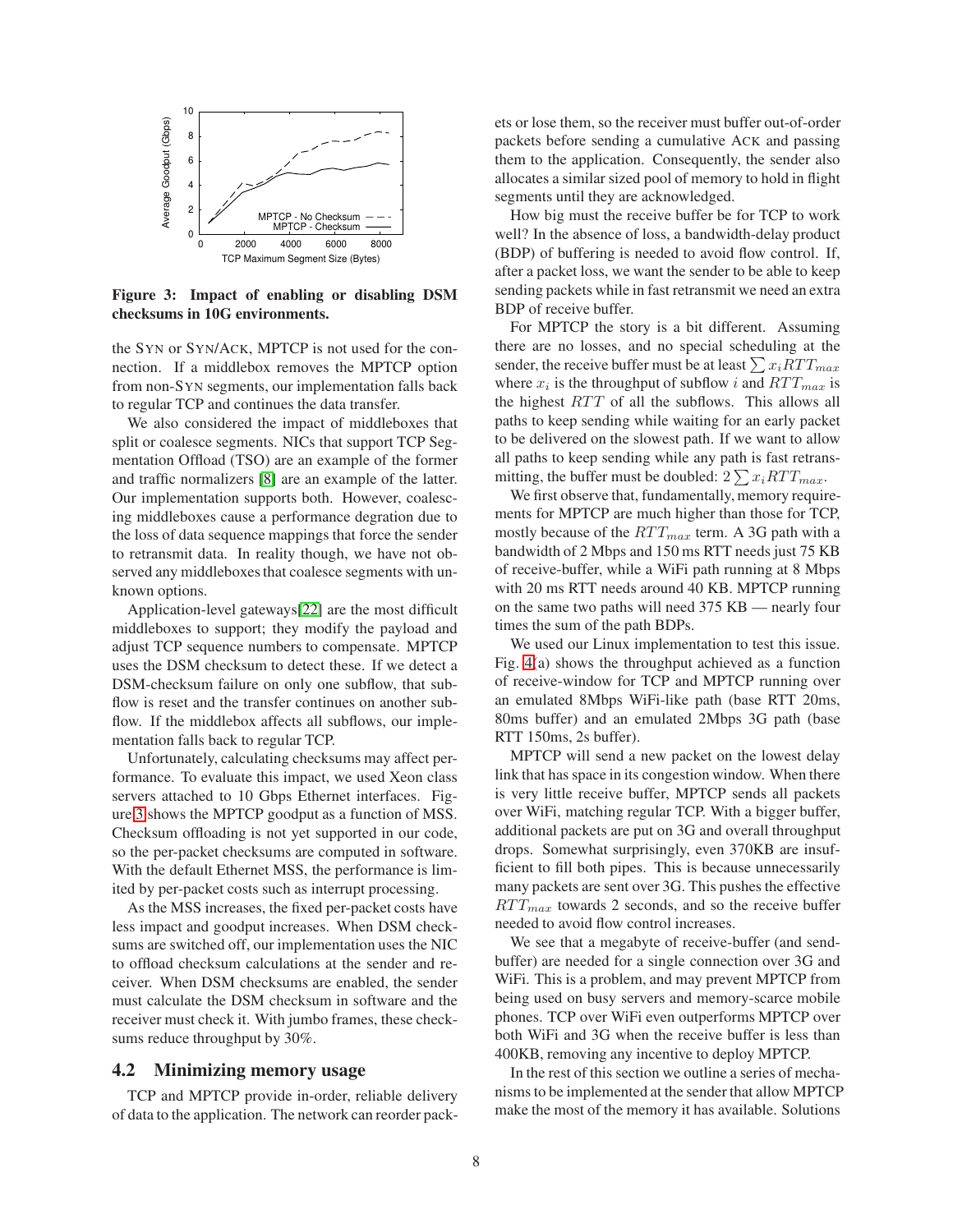

<span id="page-8-0"></span>

have to be adaptive: as more receive buffer becomes available, MPTCP should use up more of the capacity it has available. This way, if the OS is prepared to spend the memory it will achieve higher throughput; if not, it will receive the same as TCP.

**Mechanism 1: Opportunistic retransmission.** When a subflow has sufficient congestion window to send more packets, but there is no more space in the receive window, what should it do? One option is to resend the data, previously sent on another subflow, that is holding up the trailing edge of the receive window. In our example, the WiFi subflow may retransmit some data unacknowledged data sent on the slow 3G subflow.

The motivation is that this allows the fast path to send as fast as it would with single-path TCP, even when underbuffered. If the connection is not receive-window limited, opportunistic retransmission never gets triggered.

Our Linux implementation only considers the first unacknowledged segment to avoid the performance penalty of iterating the potentially long send-queue in software interrupt context. This works quite well by itself, as shown in Fig. [4\(](#page-8-0)b): MPTCP throughput is almost always as good as TCP over WiFi, and mostly it is better.

Unfortunately opportunistic retransmission is rather wasteful of capacity when underbuffered, as it unnecessarily pushes 2Mbps traffic over 3G; this accounts for the difference between goodput and throughput in Fig[.4\(](#page-8-0)b).

**Mechanism 2: Penalizing slow subflows.** Reacting to receive window stalls by retransmitting is costly; we'd prefer a way to avoid persistently doing so. If a connection has just filled the receive window, to avoid doing so again next RTT we need to reduce the RTT on the subflow that is holding up the advancement of the window. To do this, MPTCP can reduce that subflow's window; in our tests we halved the congestion window and set the slowstart threshold to the reduced window size. To avoid repeatedly penalizing the same flow, only one reduction is applied per subflow round-trip time.

Penalizing and opportunistic retransmission work well together, as seen in Fig. [4\(](#page-8-0)c): MPTCP always outperforms or a least matches TCP over WiFi.



<span id="page-8-1"></span>**Figure 5: Receive buffer impact on memory use**

**Mechanisms 3 & 4: Buffer autotuning with capping.** Taken together, mechanisms 1 & 2 allow an MPTCP sender to effectively utilize whatever receive buffer the receiver makes available. However, modern TCP implementations don't just blindly allocate large buffers from the outset - they adaptively increase the buffer size as they discover more buffer is needed. We've implemented both send and receive buffer tuning, done using the MPTCP buffer size formula above. In our experiments, we set the maximum send and receive buffers with the usual sysctls, but it is autotuning that automatically increases the actual buffer.

With TCP it is generally safe to configure large maximum send and receive buffer sizes; autotuning ensures they won't be used unless they are really needed. With MPTCP, however, if one of the subflows is on a path with excessive network buffering, as is common with 3G providers, autotuning will measure a large value for  $RTT_{max}$  and ramp up the receive buffer size unnecessarily. Mechanisms  $1 \& 2$  only kick in once the receive buffer has grown and then been filled.

To see the effect of buffer autotuning, in Fig. [5](#page-8-1) we use *htsim* to simulate the average memory consumption as a function of configured maximum receive buffer for WiFi and 3G. Memory consumption at the sender is lowest for TCP over WiFi, where the BDP is lowest. TCP over 3G has higher consumption, and MPTCP uses up to 500KB when the configured receive-buffer permits it.

This is more than MPTCP really needs; most of the time it is unnecessary to fill the large buffers on the 3G link. To avoid this effect, we might *cap* the congestion window when the amount of data buffered is above one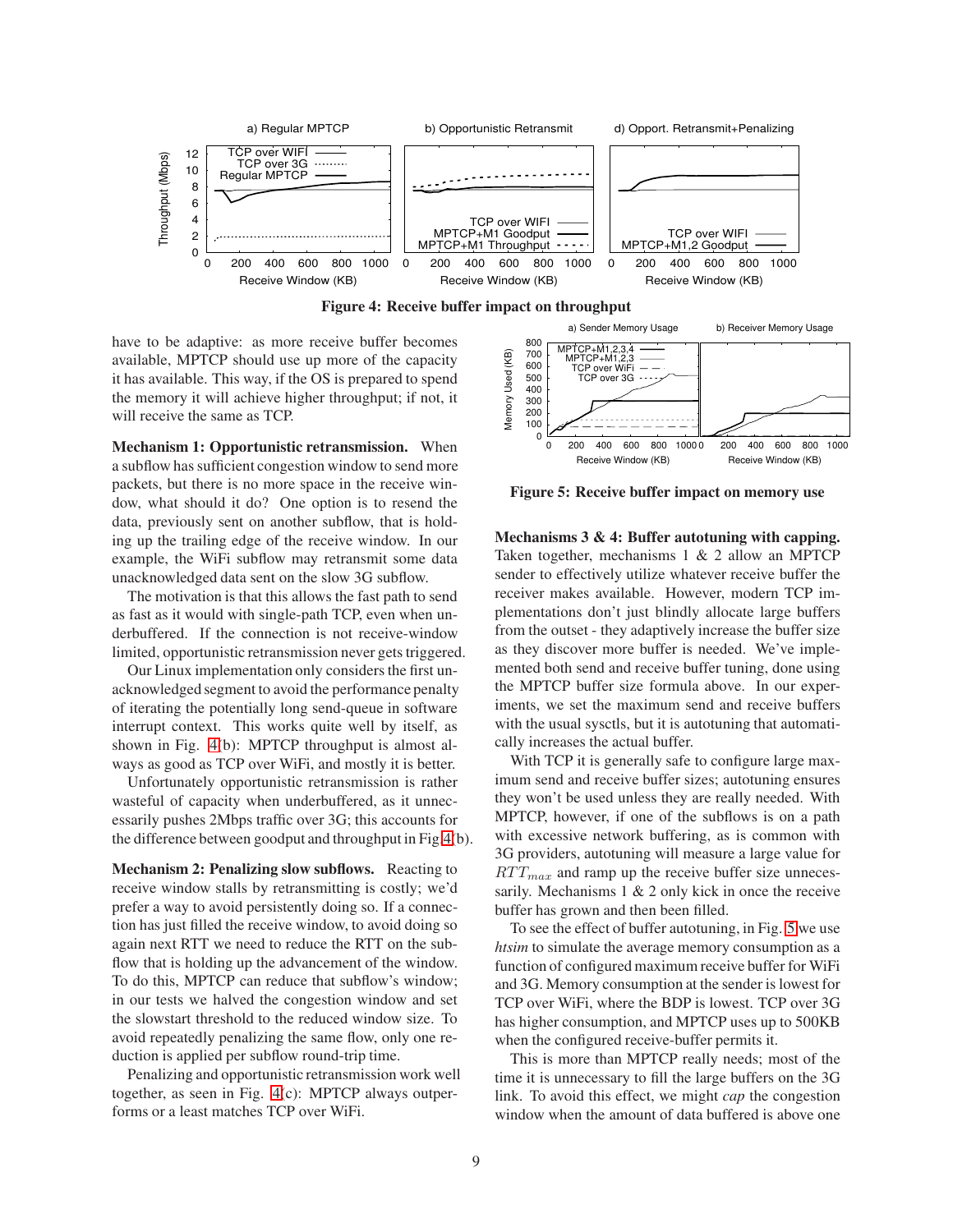<span id="page-9-0"></span>

**Figure 6: The Receive-buffer optimizations significantly improve goodput with small buffers**

BDP. This is easy to implement: measure the base RTT of the subflow's path by taking the min of all RTT measurements, and cap *cwnd* when the smoothed RTT is double the base RTT. In this simulation, capping halves MPTCP's memory usage when the configured receive buffer is large. Our Linux implementation does not yet support capping, but FreeBSD's regular TCP implementation has supported this since 2002, enabled via the net.inet.tcp.inflight.enable sysctl[\[6\]](#page-13-15).

Despite the large advertised receive window, actual memory consumption at the receiver is small for single path TCP on both 3G and WiFi so long as losses are rare and the receiving application reads as soon as data is available. The same is not true for MPTCP: the receiver will spend at least two thirds of the memory the sender spends, due to reordering induced by the use of multiple paths. The effect is pronounced in the example we chose, where the difference between WiFi and 3G RTTs is seven-fold. For equal delay paths, MPTCP's receiver memory consumption is also close to zero.

# *4.2.1 Further evaluation*

To evaluate our algorithms, we used both our *htsim* simulator and our Linux kernel implementation. We used simulation to test the viability of our proposals and their sensitivity to a wide range of path properties. The sensitivity analysis showed that the algorithms are robust and work well in a wide range of scenarios. We also tested MPTCP competing with single path TCP flows and found that MPTCP does get the same throughput as TCP on the best path or strictly better in the vast majority of cases. MPTCP does underperform TCP by 20%- 30% when the best subflow experiences frequent timeouts; however, this is not caused by the receive-buffer algorithms, but by MPTCP's congestion controller overestimating the throughput of subflows that experience loss rates of greater than 10%.

To illustrate more clearly the impact of mechanisms 1 and 2, it is worth examining a few more varied scenarios.

The first scenario we analyze is where one of the paths has extremely poor performance such as when mobile <span id="page-9-2"></span><span id="page-9-1"></span>devices have very weak signal. Figure [6\(a\)](#page-9-0) shows throughput achieved using our Linux implementation on an emulated WiFi path (8Mbps, 20ms RTT, 80ms buffer) and an emulated very slow 3G link (50Kbps, 150ms RTT, 2s buffer). As the link is so slow, the loss rate will be high on the 3G path, and the large network buffer means that retransmission over 3G takes a long time. With receive buffer sizes of less than 400KB, whenever a loss happens on 3G, regular MPTCP ends up flow-controlled, unable to send on the fast WiFi path. MPTCP plus mechanisms 1 and 2 is able to avoid this being a persistent problem. Opportunistic retransmission allows the lost 3G packet to be re-sent on WiFi without waiting for a timeout and penalization reduces the data buffered on the 3G link, avoiding the situation repeating too quickly. With receive buffer sizes around 200KB, these mechanisms increase MPTCP throughput tenfold.

Next, we use two hosts connected by one gigabit and one 100Mb/s link to emulate inter-datacenter transfers with asymmetric links. Fig. [6\(b\)](#page-9-1) shows that MPTCP+M1,2 is able to utilize both links using only 250KB of memory, while regular MPTCP underperforms TCP over the 1Gbps interface until the receive buffer is at least 2MB.

When the hosts are connected via symmetric links we used three such links in Figure [6\(c\)—](#page-9-2)both regular MPTCP and MPTCP+M1,2 perform equally well, regardless of the receive buffer size. This is because in this scenario, when underbuffered, using the fastest path is the optimal strategy.

**Application level latency** Goodput is not the only metric that is important for applications. For interactive applications, latency between the sending application and the receiving application can matter.

As MPTCP uses several subflows with different RTTs, we expect it to increase the end-to-end latency seen by the application compared to TCP on the fastest path. To test this, we use an application that sends 8 KByte blocks of data and timestamps each block's transmission and reception. This allows us to measure the variation of the end-to-end delay as seen by the application.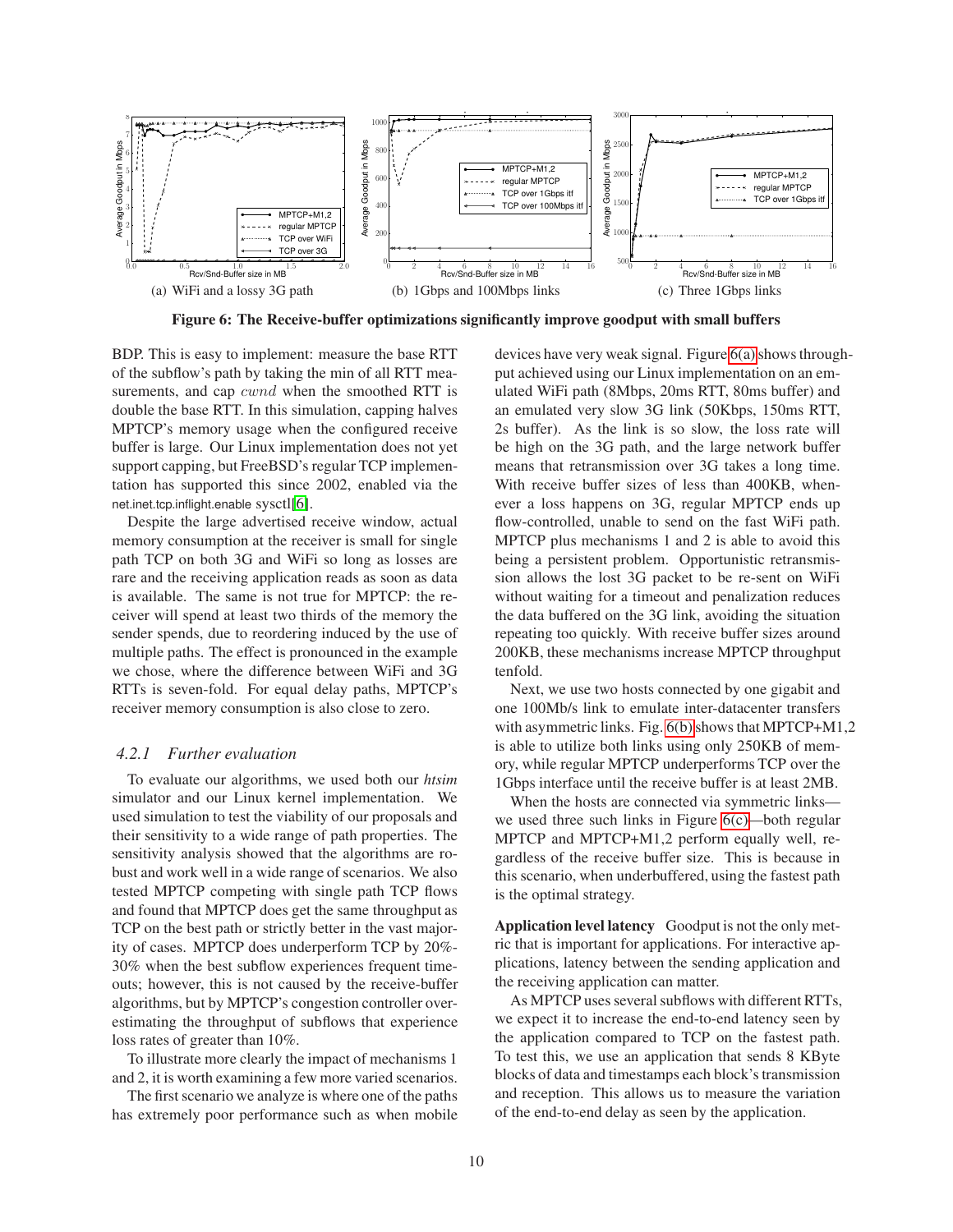

<span id="page-10-0"></span>**Figure 7: Application level latency for 3G/WiFi case**

Figure [7](#page-10-0) shows the probability density function of the application-delay with a buffer-size of 200KB running over 3G and WiFi. Mechanisms 1 and 2 do a good job of avoiding the larger latencies seen with regular MPTCP. Somewhat counter intuitively, the latency of TCP over WiFi is actually greater than MPTCP+M1,2. The reason for this is that 200KB is more buffering than TCP needs over this path, so the data spends much of the time waiting in the send buffer. MPTCP's send buffer is effectively smaller because the large 3G RTT means it takes longer before DATA ACKs are returned to free space. If we manually reduce TCP's send buffer on the WiFi link, the latency can be reduced below that of MPTCP.

# **4.3 Coping with reordering**

Most TCP implementations support Van Jacobson's fast path processing. The receiver assumes that data is received in-order and TCP quickly places the data received in-sequence in its receive buffer, either at the end of the in-order receive-queue (which the app can read) or at the end of the out-of-order queue. The latter happens when a packet was lost and we are waiting for the retransmission. In the rare case when a segment is received out of order, TCP scans the out-of-order queue to find the exact location of the received data.

With MPTCP the situation is completely different: while subflow sequence numbers are received in-order, data sequence numbers are often out-of-order forcing receivers to scan the large out-of-order queue. An obvious fix is to use a binary tree to reduce the out-of-order queue lookup time. This adds complexity to the code, and still takes logarithmic time to place a packet.

To obtain a simple, constant-time receive algorithm we leverage the way packets are sent: when a subflow is ready to send data, segments with contiguous data sequence numbers (a batch) will be allocated by the connection and sent on this subflow, as allowed by the subflow's congestion window. Each subflow, then, will receive in-order at the data level as long as the batch size is large. The receiver augments each subflow's data structures with a pointer to the connection-level out-of-order queue where it expects the next segment of that subflow to arrive. If the pointer is wrong, we revert to scanning the whole out-of-order queue.



<span id="page-10-1"></span>**Figure 8: Effect of ofo receive algorithms on load**

This gives big benefits; the shortcuts work for 80% of the received packets. However, when the batch size is very small this optimization might not be enough. It is also not enough when we are receive-window limited and our retransmission mechanism kicks in.

For the 20% of the cases where the shortcut is not working, the receiver has to iterate over all packets in the out-of-order queue to insert the received packet. To avoid this behaviour, we modify the lookup mechanism as follows. First, the out-of-order queue groups in-sequence segments into batches. Then, we iterate over these batches instead of iterating over all the segments. As there are significantly less batches than packets in the out-of-order queue, the lookup process will be much faster.

We evaluate these algorithms by considering a client directly connected to a server by using two 1 Gbps links. The client starts a long download and we measure the receiver's CPU load. With more subflows the number of out-of-sequence segments that need to be processed increases; for clarity, we only present results with 2 subflows, a lower bound to utilize the links, and 8 subflows beyond which results are similar.

Figure [8](#page-10-1) compares CPU load for the different receive algorithms. TCP (with 2 and 8 connections) is used as a benchmark. The *Tree* algorithm reduces CPU utilization, but *Shortcuts* and its improvement *AllShortcuts* help much more. When 8 subflows are used, CPU utilization drops from 42% to 30%, and when 2 subflows are used it drops from 25% to 20%.

# **5. MPTCP PERFORMANCE**

The two main motivations to deploy MPTCP today are wireless networks where MPTCP could enable hosts to use both WiFi and 3G networks [\[20,](#page-13-16) [18\]](#page-13-17) and datacenters where MPTCP allows servers to better exploit the load-balanced paths [\[19\]](#page-13-7). We experimentally evaluate the performance of our MPTCP implementation in these two environments.

# **5.1 MPTCP over WiFi and 3G**

In the previous section, we used emulated networks to improve the algorithms used in our MPTCP implementation. Here, we use MPTCP over a 3G network offered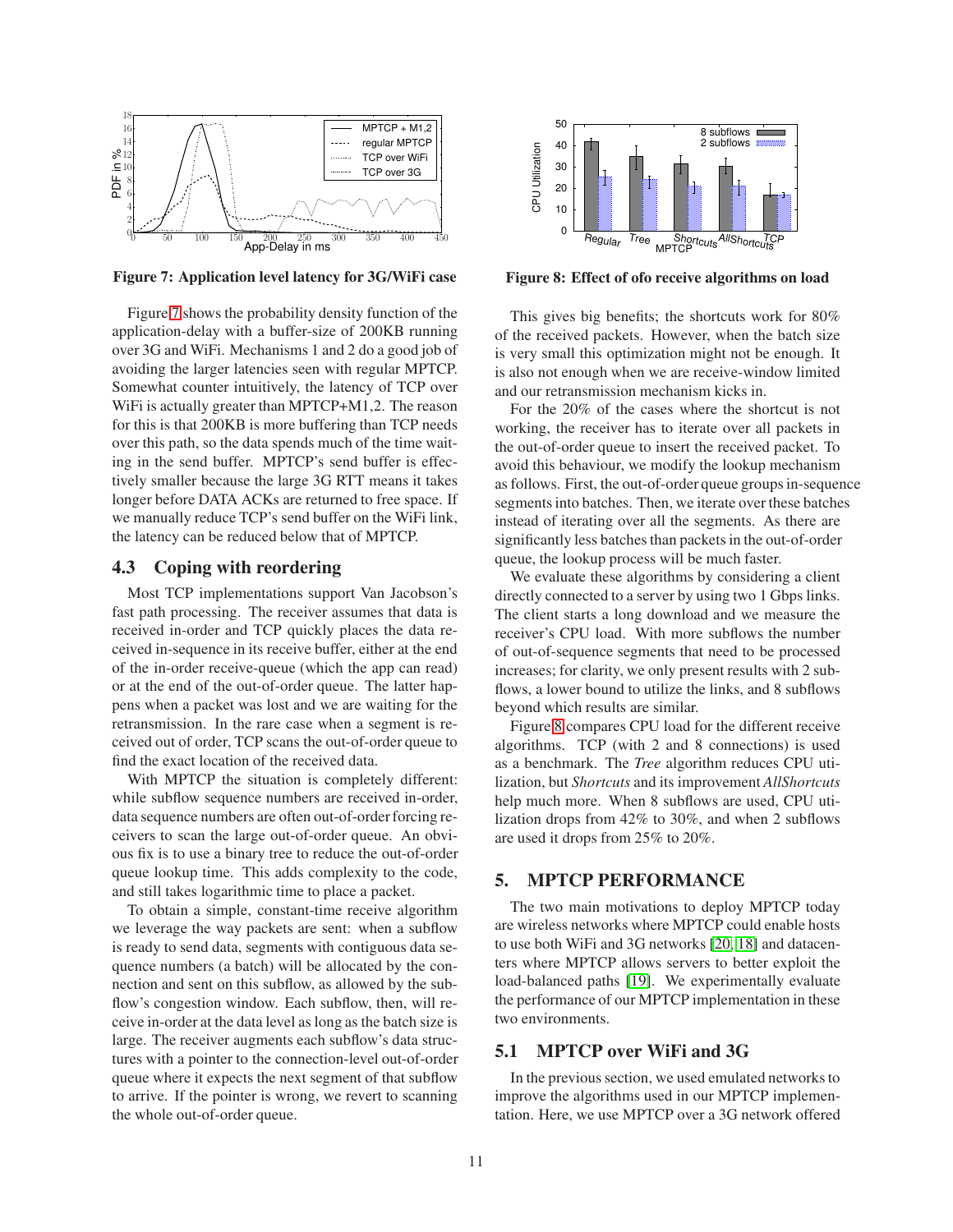

<span id="page-11-0"></span>**Figure 9: MPTCP used over real 3G and WiFi**

by a commercial provider in Belgium; TCP's maximum throughput on this network is 2Mbps. Our MPTCP implementation correctly works over this 3G network despite its installed middleboxes. We also used a WiFi access point that was capped at 2 Mbps. This capping was implemented on the access point and would represent the bandwidth offered on a shared public WiFi network such as BT's FON. Figure [9](#page-11-0) shows the average goodput achieved by TCP and MPTCP in function of the receive/send buffer sizes. Regular TCP achieves roughly the same goodput with both 3G and WiFi except when the buffer size is small where the larger round-triptime penalizes the performance over 3G. MPTCP gets most of the available bandwidth when the buffer reaches 200KB, and it never underperforms TCP.

Our measurements show that MPTCP is able to utilize both the 3G and WiFi networks when the buffer is large enough. With a 500 KBytes buffer, MPTCP achieves almost the double of the goodput of regular TCP. With a 100 KBytes buffer, reaches a goodput that is 25% larger than regular TCP over WiFi or 3G.

# **5.2 Connection setup latency**

During MPTCP connection setup the client and server generate a random key and verify that its hash is unique among all established connections (see Section [3.2\)](#page-2-0). These keys are used later to verify the addition of new subflows. How does this affect connection setup latency?

The measurements use Xeon X5355 servers connected via Gigabit ethernet. Fig. [10](#page-11-1) shows a PDF of the delay between receiving a SYN and sending the SYN/ACK, measured at the server. For regular TCP, 91% of the 20,000 connection setup attempts are processed in  $6\mu$ s. Each connection is closed before the next attempt is made.

Setting up the first subflow of an MPTCP connection takes the server between 10 and  $11\mu s$  if it has no established connections. The extra latency is mainly because MPTCP must hash the received key, generate the server key and verify that its hash is unique. If the server has established MPTCP connections, the verification of hash uniqueness is more expensive — Fig. [10](#page-11-1) shows



<span id="page-11-1"></span>**Figure 10: Connection establishment latency**

how the latency increases when the server already has 100 and 1000 established MPTCP connections.

This additional latency, although small compared to a LAN RTT, could be significantly reduced by maintaining a pool of precomputed keys.

# **5.3 HTTP performance**

From the latency results, we can see that on a LAN, an MPTCP connection starts fractionally behind the equivalent TCP connection. A small amount of bandwidth and CPU cycles are also used to establish additional subflows. HTTP is notorious for generating many short connections. How long does an HTTP connection using MPTCP need to be for these startup costs to be outweighed by MPTCP's ability to use extra paths?

We directly connected a client and server via two gigabit links. For our tests we use apachebench  $^7$  $^7$ , a benchmarking software developed by the Apache foundation that allows us to simulate a large number of clients interacting with an HTTP server. We configured apachebench to emulate 100 clients that generate 100000 requests for files of different sizes on a server (requests are closedloop). The server was running MPTCP Linux and used apache version 2.2.16 with the default configuration.

We tested regular TCP that uses a single link, TCP with link-bonding using both interfaces and finally MPTCP. Fig. [11](#page-12-0) shows the number of requests per second served in all three configurations. We expect MPTCP to be significantly better than regular TCP, and indeed this shows up in experiments: when the file sizes are larger than 100 KBytes MPTCP doubles the number of requests served. With files that are shorter than 30 KBytes, MPTCP decreases the performance compared to regular TCP. This is mainly due to the overhead of establishing and releasing a second subflow compared to the transmission time of a single file. These small flows take only a few RTTs and terminate while still in slowstart.

TCP with link-bonding performs very well especially when file sizes are small: the round-robin technique used

<span id="page-11-2"></span><sup>7</sup> http://httpd.apache.org/docs/2.0/programs/ab.html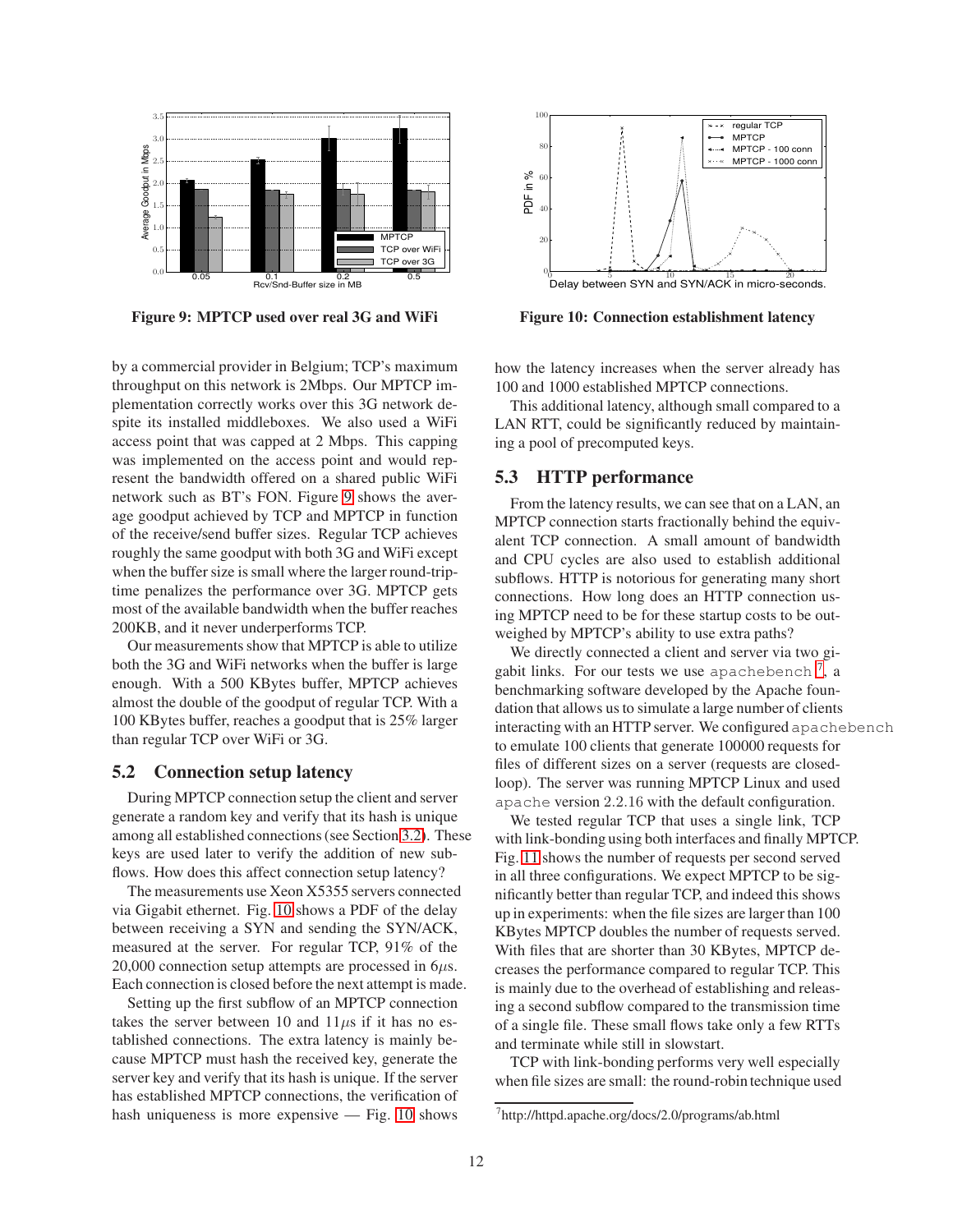

<span id="page-12-0"></span>**Figure 11: Apache-benchmark with 100 clients**

by the Linux implementation manages to spread the load evenly, utilizing all the available capacity. MPTCP has a slight advantage over TCP with link-bonding only when file sizes are greater than 150KB in our experiment.

With larger files, there is a higher probability that link-bonding ends up congesting one of its two links, and some flows will be slower to finish. Flows on the faster link will finish quickly generating new requests, half of which will be allocated to the already congested link. This generates more congestion on an already congested link, with the effect that one link is highly congested while one is underutilized; the links will flip between the congested and underutilized states quasi randomly. We ran experiments with varying levels of congestion and found that MPTCP can serve 25% more requests than link bonding in such cases.

# **6. RELATED WORK**

There has been a good deal of work on building multipath transport protocols[\[11,](#page-13-2) [24,](#page-13-3) [16,](#page-13-18) [10,](#page-13-6) [13,](#page-13-19) [4,](#page-13-5) [21,](#page-13-20) [5\]](#page-13-0). Most of this work aims to leave applications unchanged and focuses on the protocol mechanisms needed to implement multipath transmission. Key goals are robustness to long term path failures and to short term variations in conditions on the paths.

Huitema's Internet Draft [\[11\]](#page-13-2) proposes using PCB identification to replace ports as demultiplexing points at the end-hosts; our connection tokens are similar in spirit. The proposal stripes segments over many addresses, using a single sequence number across all subflows.

Both MTCP [\[24\]](#page-13-3) and M/TCP [\[21\]](#page-13-20) use a single sequence number together with a scoreboard at the sender that allows maintaining congestion state and performing retransmissions per path. MTCP uses a single return path for ACKs which decreases its robustness; also it has been designed to run over an overlay network (RON), reducing its deployability and efficiency.

pTCP [\[10\]](#page-13-6) is one of the most complete proposals to date. The SYN exchange signals the addresses that will be used in the multipath connection, and this set is fixed - pTCP does not support mobility. Congestion control and retransmissions are performed per subflow. At connection level there are global send and receive buffers; a data sequence number and acknowledgment helps deal with reordered data at the connection level. This is inserted in a pTCP header that follows the TCP header.

RMTP [\[16\]](#page-13-18) is a rate-based protocol targeted for mobile hosts that uses packet-pairs to estimate available bandwidth on each path and supports both reliable an unreliable delivery. RMTP does not offer the same service as TCP, and requires app changes.

The Stream Control Transmission Protocol (SCTP) has been designed with multihoming in mind to support telephony signaling applications. SCTP's multihoming support was initially only capable of recovering from failures. However, several authors have extended it to support load-sharing [\[2,](#page-13-21) [13\]](#page-13-19). SCTP-CMT [\[12\]](#page-13-22) uses a single sequence number across all paths and keeps a scoreboard and other information to have accurate perpath congestion windows and to drive retransmissions.

Our protocol design has drawn on all this literature, and has been further guided by our experimental study of middleboxes. In light of this study, none of the existing approaches are deployable as most use single subflow sequence numbers which will be dropped. pTCP does not use subflow sequence numbers but it is unclear how its additional headers should be encoded. Further, pTCP will not cope with resegmenting or contentchanging middleboxes.

On the OS side, none of the previous works on TCP have addressed the practical problems of getting multipath transport working in reality. Most use simulation analysis, and do not consider receive-buffer issues. SCTP-CMT has been implemented in the FreeBSD kernel, but its performance has not been evaluated in detail.

A technique that was previously proposed to reduce the size of the receive-buffer is to use sender-side scheduling to get the packets "in-order" at the receiver (see e.g. [\[17\]](#page-13-23)). Unfortunately, this solution is brittle: any packet losses or just variations in RTT will disrupt the ordering, causing the receiver to buffer just as much data. Further, the sender still has to buffer as much data as before.

# **7. LESSONS LEARNED**

In today's Internet, the three-way-handshake involves not only the two communicating hosts, but also all the middleboxes on the path. Verifying the presence of a particular TCP option in a SYN+ACK is not sufficient to ensure that a TCP extension can be safely used. As shown in [\[9\]](#page-13-9), some middleboxes pass TCP options that they don't understand. This is safe for TCP options that are purely informative (e.g. RFC1323 timestamps) but causes problems with other options such as those that redefine the semantics of TCP header fields. For example, the large window extension in RFC1323 changes